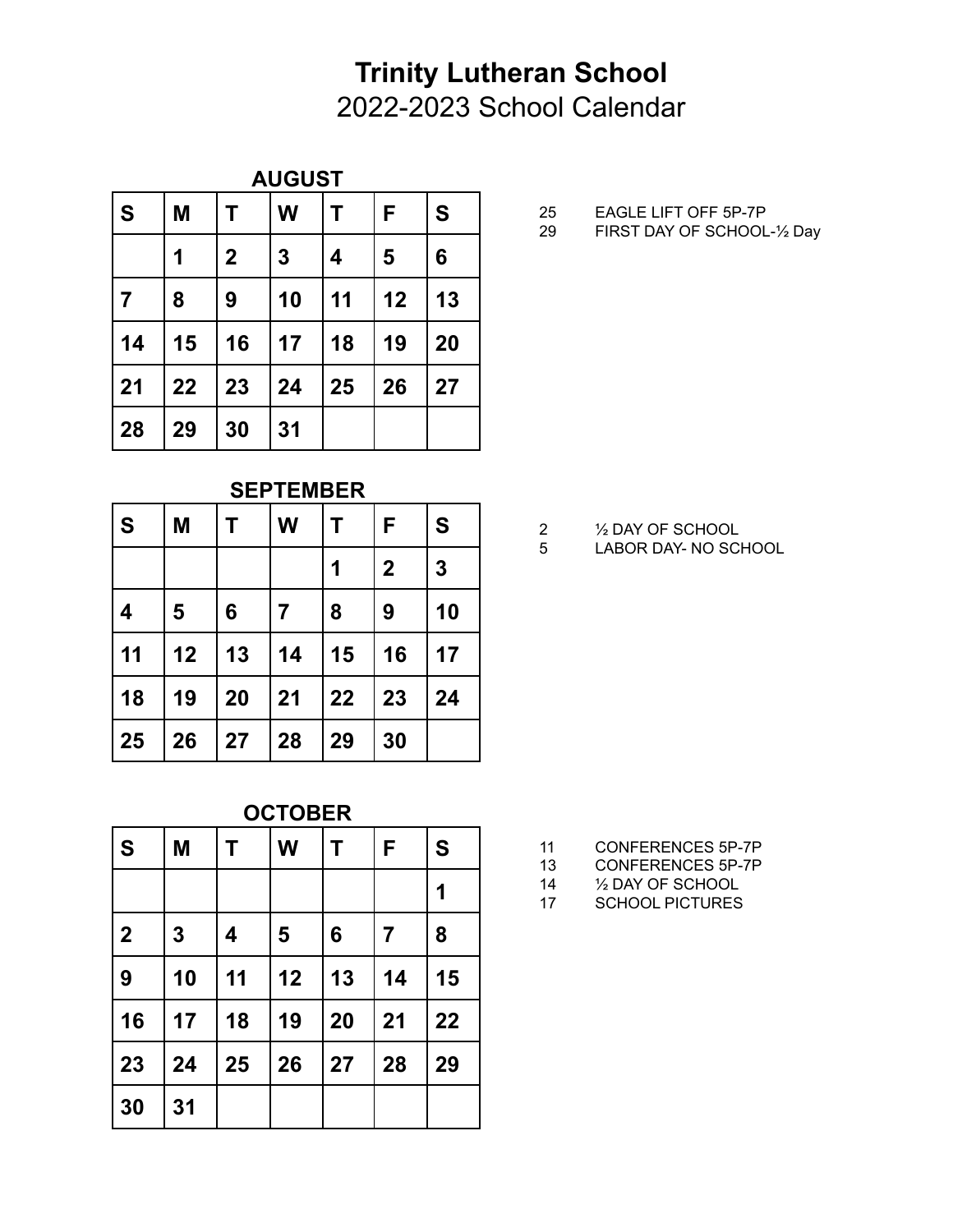#### **NOVEMBER**

| l S        | M  |    | W           | т            | F                       | S  |
|------------|----|----|-------------|--------------|-------------------------|----|
|            |    | 1  | $\mathbf 2$ | $\mathbf{3}$ | $\overline{\mathbf{4}}$ | 5  |
| 6          | 7  | 8  | 9           | 10           | 11                      | 12 |
| $\vert$ 13 | 14 | 15 | 16          | 17           | 18                      | 19 |
| 20         | 21 | 22 | 23          | 24           | 25                      | 26 |
| 27         | 28 | 29 | 30          |              |                         |    |

- 3 NO SCHOOL-TEACHER PD<br>4 NO SCHOOL-TEACHER PD
- NO SCHOOL-TEACHER PD
- NO SCHOOL-TEACHER PD
- NO SCHOOL-TEACHER PD
- NO SCHOOL-TEACHER PD
- 24-25 THANKSGIVING BREAK

**DECEMBER**

| ls.        | M              |    | W              | Т  | F                | S  |
|------------|----------------|----|----------------|----|------------------|----|
|            |                |    |                | 1  | $\boldsymbol{2}$ | 3  |
| 4          | $5\phantom{1}$ | 6  | $\overline{7}$ | 8  | 9                | 10 |
| $\vert$ 11 | 12             | 13 | 14             | 15 | 16               | 17 |
| 18         | 19             | 20 | 21             | 22 | 23               | 24 |
| 25         | 26             | 27 | 28             | 29 | 30               | 31 |

| <b>PICTURE RETAKES</b> |
|------------------------|
|                        |

- CRAFT & VENDOR FAIR
- PRE & KR CHRISTMAS PROGRAM 6PM
- 16 K-8 CHRISTMAS PROGRAM 6PM<br>23 NO SCHOOL
- NO SCHOOL
- CHRISTMAS BREAK BEGINS

**JANUARY**

| ls  | M           |                  | W  | Т  | F  | S              |
|-----|-------------|------------------|----|----|----|----------------|
| │ 1 | $\mathbf 2$ | $\boldsymbol{3}$ | 4  | 5  | 6  | $\overline{7}$ |
| 8   | 9           | 10               | 11 | 12 | 13 | 14             |
| 15  | 16          | 17               | 18 | 19 | 20 | 21             |
| 22  | 23          | 24               | 25 | 26 | 27 | 28             |
| 29  | 30          | 31               |    |    |    |                |

- RETURN FROM BREAK
- ½ DAY OF SCHOOL
- END OF 2ND QUARTER
- 22-28 LUTHERAN SCHOOLS WEEK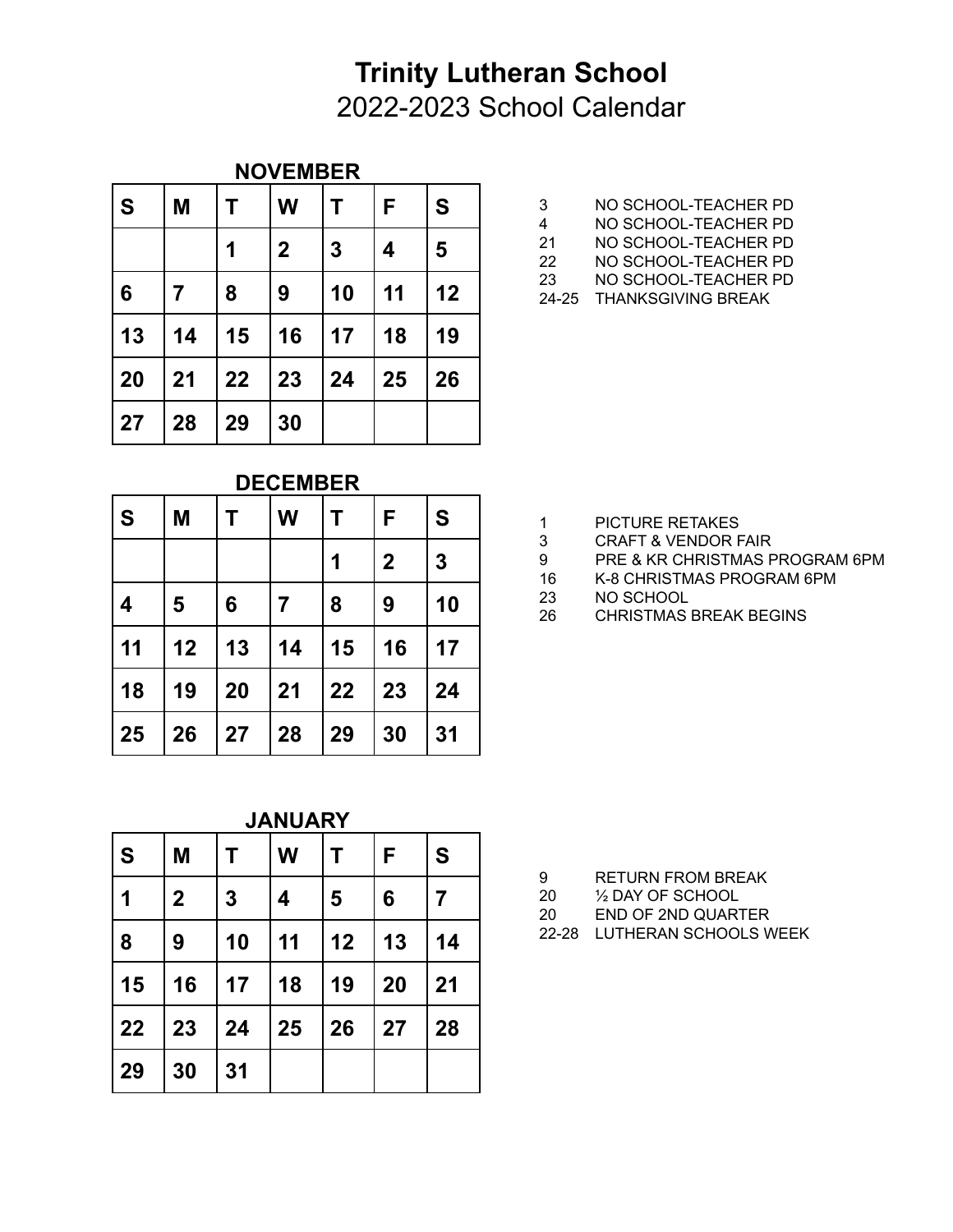## **FEBRUARY**

| l S | M  | Т              | W  | Τ           | F                | S  |
|-----|----|----------------|----|-------------|------------------|----|
|     |    |                | 1  | $\mathbf 2$ | $\boldsymbol{3}$ | 4  |
| 5   | 6  | $\overline{7}$ | 8  | 9           | 10               | 11 |
| 12  | 13 | 14             | 15 | 16          | 17               | 18 |
| 19  | 20 | 21             | 22 | 23          | 24               | 25 |
| 26  | 27 | 28             |    |             |                  |    |

17-20 MID-WINTER BREAK

CONFERENCES 5PM-7PM

| <b>MARCH</b> |  |
|--------------|--|
|              |  |

| ls.          | M  |                | W  | Τ            | F                | S  |
|--------------|----|----------------|----|--------------|------------------|----|
|              |    |                | 1  | $\mathbf{2}$ | $\boldsymbol{3}$ | 4  |
| 5            | 6  | $\overline{7}$ | 8  | 9            | 10               | 11 |
| $ 12\rangle$ | 13 | 14             | 15 | 16           | 17               | 18 |
| 19           | 20 | 21             | 22 | 23           | 24               | 25 |
| 26           | 27 | 28             | 29 | 30           | 31               |    |

| <b>APRIL</b>   |                            |    |    |    |                |    |  |  |  |
|----------------|----------------------------|----|----|----|----------------|----|--|--|--|
| ls             | W<br>S<br>F<br>M<br>T<br>Τ |    |    |    |                |    |  |  |  |
|                |                            |    |    |    |                | 1  |  |  |  |
| $\overline{2}$ | 3                          | 4  | 5  | 6  | $\overline{7}$ | 8  |  |  |  |
| 9              | 10                         | 11 | 12 | 13 | 14             | 15 |  |  |  |
| 16             | 17                         | 18 | 19 | 20 | 21             | 22 |  |  |  |
| 23             | 24                         | 25 | 26 | 27 | 28             | 29 |  |  |  |
| 30             |                            |    |    |    |                |    |  |  |  |

- 1 OPEN ENROLLMENT<br>2 CONFERENCES 5PM-
- CONFERENCES 5PM-7PM
- ½ DAY OF SCHOOL
- ½ DAY OF SCHOOL
- END OF 3RD QUARTER

3-9 SPRING BREAK